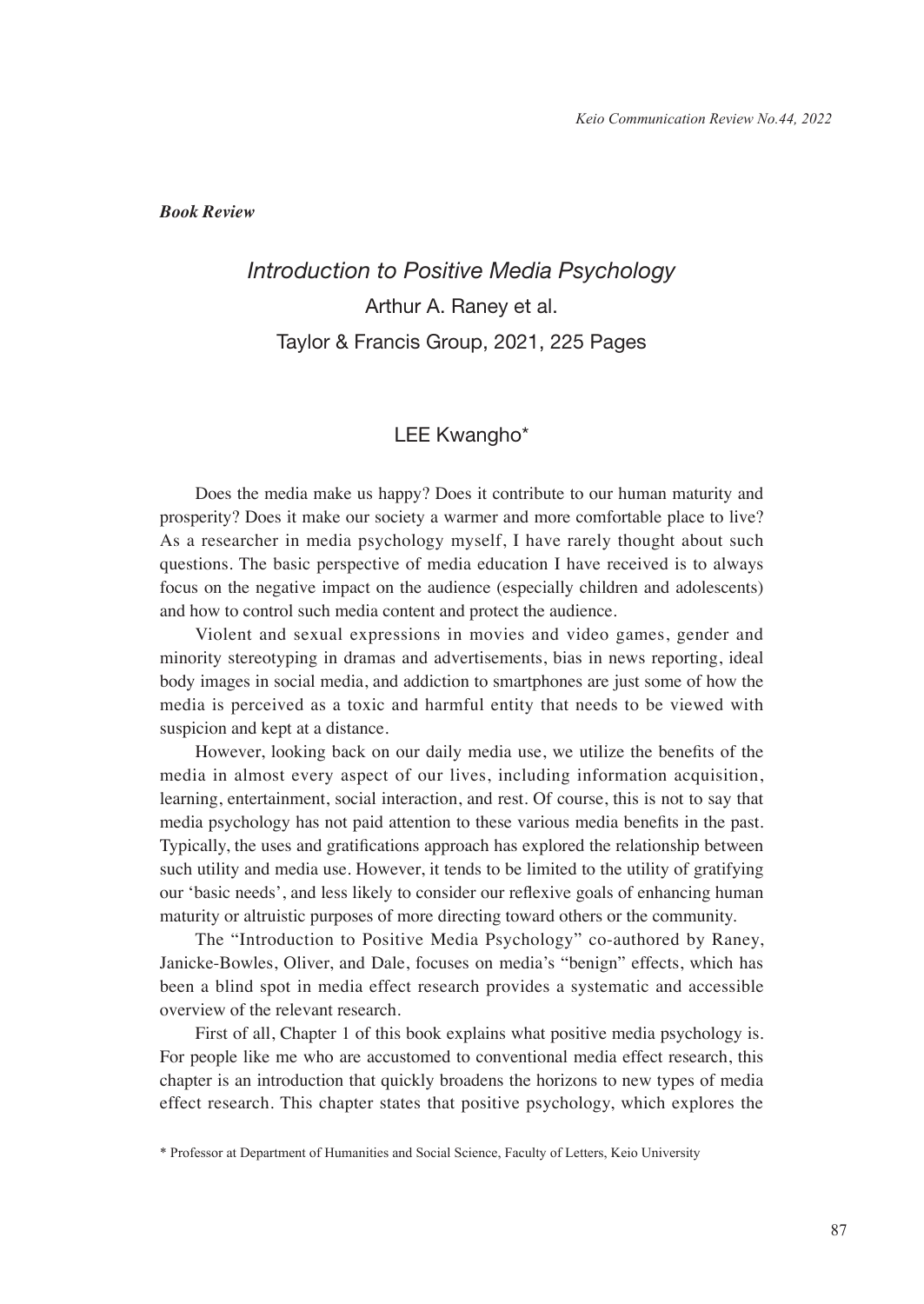psychological conditions under which humans feel happiness and seeks interventions to be happy, is the theoretical foundation of this book.

Chapters 2 and 3 are theoretical parts. Assumptions about media and audience in media psychology, theories that explain the cognitive, affective, and behavioral influences of media, and the psychological and social psychological theories that support them are briefly introduced in Chapter 2. Chapter 3 discusses the main concepts and theories of positive psychology. After clarifying the differences between hedonic and eudaimonic well-being, major theories are introduced that provide insight into how eudaimonic well-being, in particular, can be realized. Theories about the relationship between types of well-being and corresponding cognitive processes, as well as the determinants of well-being, are described, providing a framework for understanding empirical research in the following chapters.

Chapters 4 through 11 present a wealth of empirical findings of how positive media influences have been explored and what has been revealed for each specific type of media content. Dolf Zillmann's research on entertainment and his famous disposition theory, mood management theory, excitation transfer theory are discussed at the beginning of Chapter 4. The content factors, identification with characters, and parasocial interaction that affect the enjoyment derived from entertainment are also explained in this chapter.

This is followed by research on meaningful and transcendent entertainment, which has not received much attention in entertainment research to date. The characteristics of the emotional and cognitive aspects of eudaimonic entertainment experiences are identified, and the positive effects of meaningful entertainment are discussed in Chapter 5, based on empirical findings and psychological explanations such as meta emotions and terror management theory.

The study of transcendent entertainment, which invites us to go beyond our personal benefits to a greater understanding of interconnectedness with others and nature, is perhaps the most unexplored subject for many media students and researchers. Emotions such as elevation, inspiration, gratitude, awe, and Kama Muta are often felt in everyday media use, but little academic attention has been paid to the media content that brings them about. Ample evidences of what kind of content triggers these self-transcendent emotions and whether such emotions lead to altruistic outcomes are introduced.

In Chapter 7, the positive effects of social media are examined. Not only personal effects such as reducing loneliness and managing stress, but also social effects such as connecting with others and making advocacy are discussed.

In Chapter 8, it is first pointed out that the new technologies of digital games and virtual reality may have different impacts from traditional media due to their characteristics such as interactivity, immersion, and presence. The positive influence of digital games as hedonic, meaningful, and transcendent entertainment then are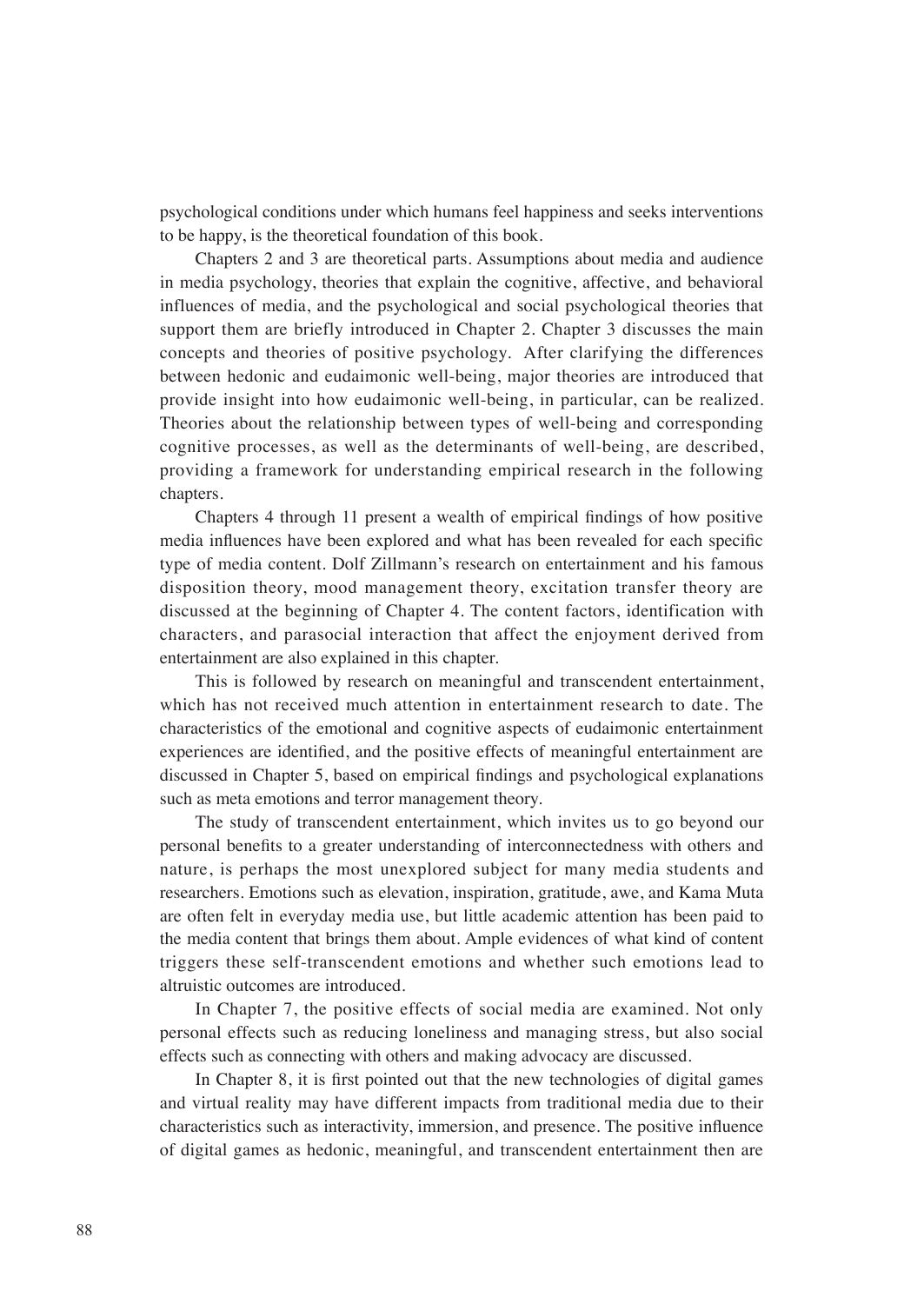examined in detail. The effects of games for learning, health, and social change, and the potential of virtual reality to augment those effects, are also discussed.

The positive influence of non-fiction and fiction are covered in the following two chapters. In chapter 9, the effects of positive news are addressed. After explaining the basic theories of news influence such as agenda-setting, media framing, and exemplification, the content analysis results on the weight given to "good news" in American news media and audience surveys on the degree of exposure gained are discussed. Studies of positive ways of reporting news, such as restorative narratives and constructive journalism, other than news about positive events, are particularly notable. This is followed by a lot of empirical research that explores the various effects of positive news, such as elevation, connectedness, prejudice reduction, and altruism.

Chapter 10 examines the influence of fiction. In particular, the persuasive effect of narratives is the central topic of this chapter. Including the transportation imagery model and the extended elaboration likelihood model, major theories about the mechanisms by which narrative influence emerges are explained, and studies demonstrating the power of narrative on aspects such as health behavior, attitudes toward others, hope, and resilience are introduced.

In Chapter 11, the learning effects of children's media are examined in detail by developmental stages, based on empirical studies of actual programs such as Sesame Street and Blue's Clues. The effects on children's prosocial behavior are also explained for media such as television programs and digital games.

The effects of the media are not the same for all individuals, and a variety of individual and cultural differences mediate and moderate the effects. Chapter 12 discusses individual variables such as gender, age, personality traits, and cultural differences that influence the manifestation of media influence.

The final chapter, Chapter 13, presents a "mindful media use model" that provides practical guidance on how to stop problematic media use behaviors and successfully elicit the positive media influences described in the previous chapters.

The first author, Prof. Arthur A. Raney's central research interest is how morality relates to the consumption and enjoyment of entertainment. His interest may have come from the Disposition Theory of Dolf Zillmann, a professor at the University of Alabama where he spent his undergraduate years. Zillmann argued that entertainment consumers are 'untiring moral monitors' who evaluate media characters in terms of morality and that the dispositions of like and dislike formed based on these evaluations are the basic mechanism of entertainment enjoyment. While Zillmann focused on mainly hedonic entertainment, Raney and his colleagues took morality as a key concept to expand their field of research to include eudaimonic entertainment and its various positive effects. This is an important and meaningful expansion of the horizon and a significant paradigm change in media psychology. Fortunately, I am working on publishing a Japanese translation of this